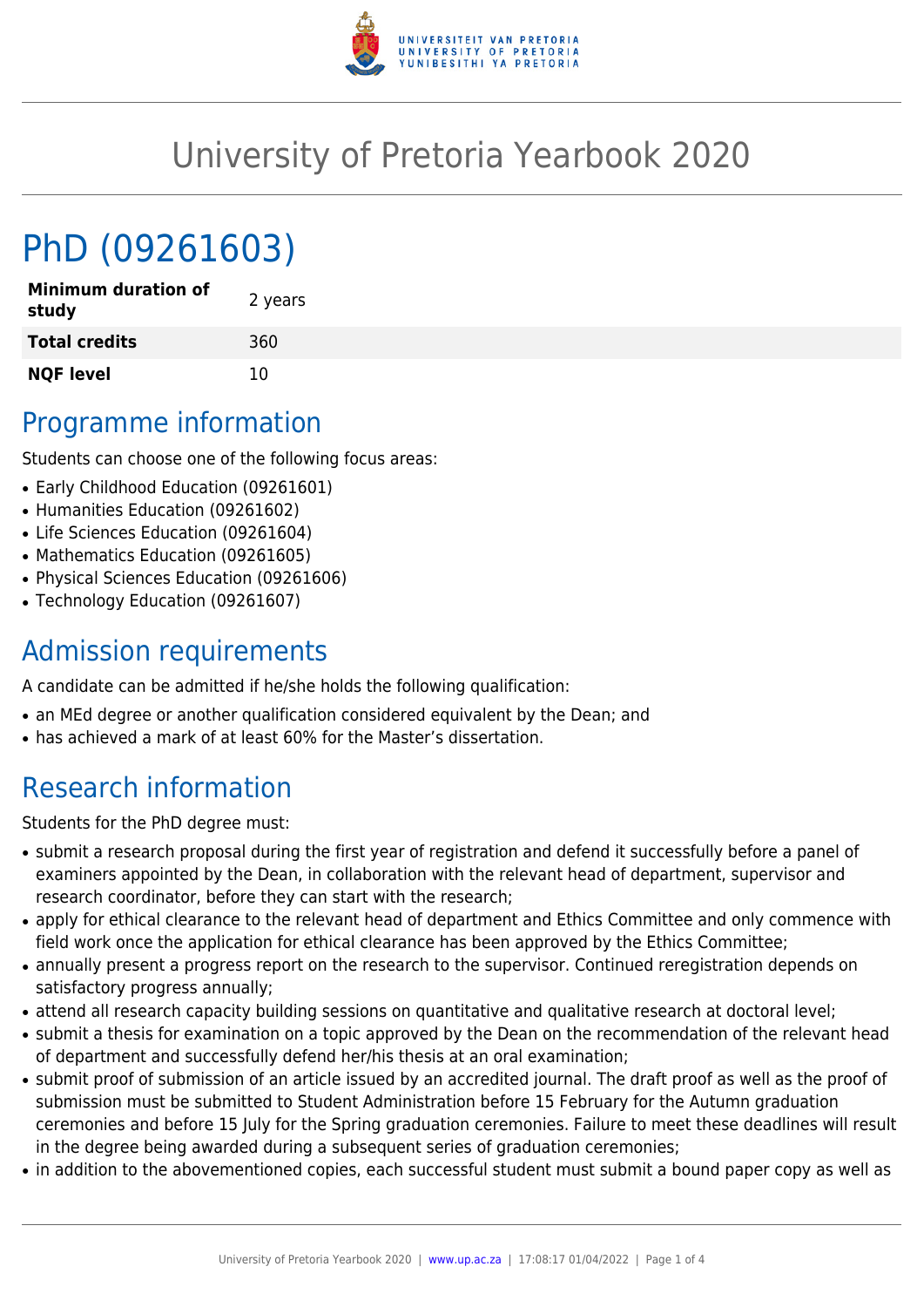

two electronic copies of the approved thesis to the Head: Student Administration in the format specified by the faculty and in accordance with the minimum standards set by the Department of Library Services (specifications are available at: [http://upetd.up.ac.za/authors/publish/standards.htm#specs?,](http://upetd.up.ac.za/authors/publish/standards.htm#specs) before 15 February for the Autumn graduation ceremonies and before 15 July for the Spring graduation ceremonies. Failure to meet these deadlines will result in the degree being awarded during a subsequent series of graduation ceremonies.

Guidelines for the format, submission and defending of the research proposal will be communicated by the relevant head of department .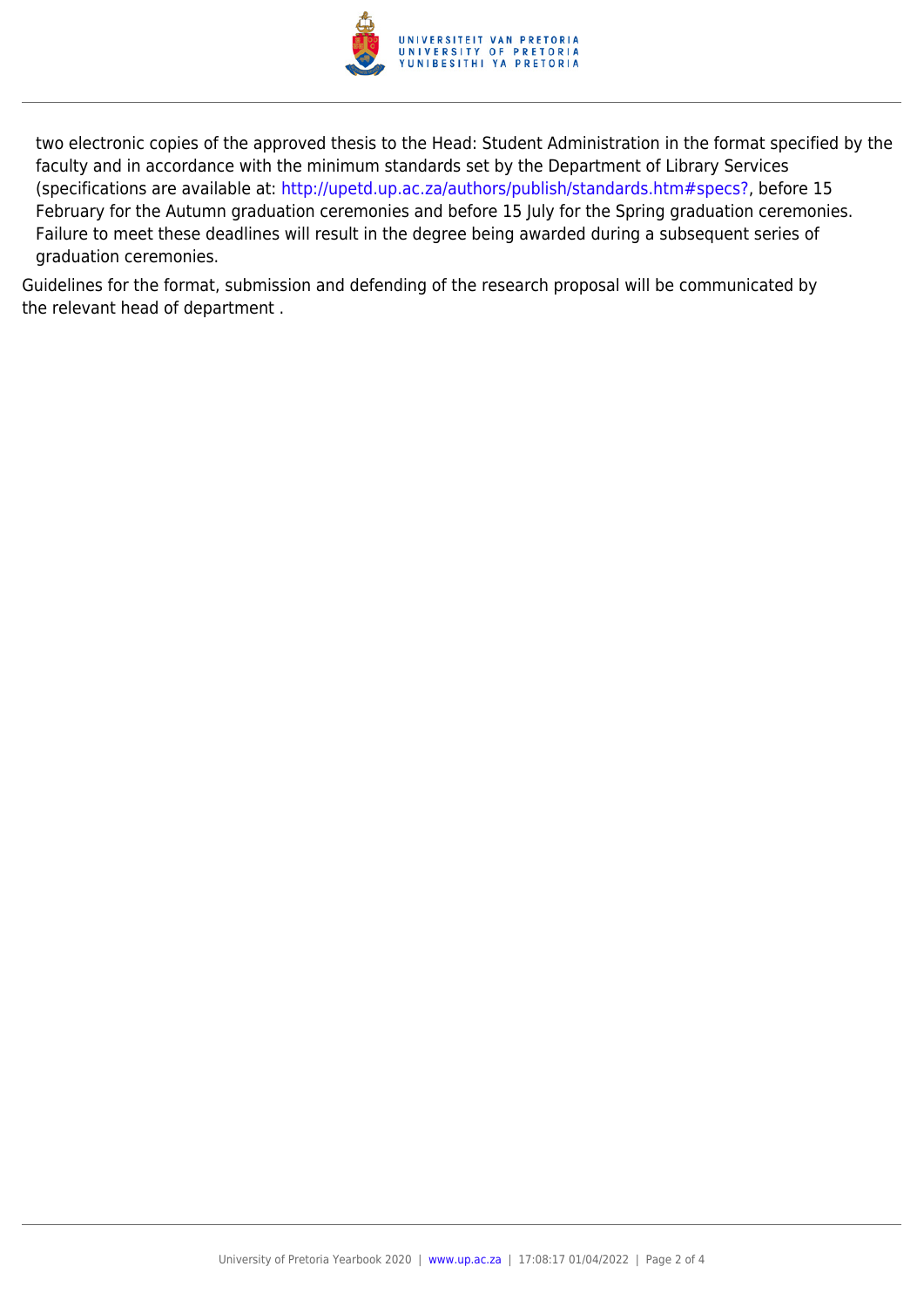

### Curriculum: Year 1

**Minimum credits: 360**

#### **Core modules**

#### **Thesis: Science, mathematics and technology education 990 (NWT 990)**

| <b>Module credits</b>         | 360.00                                       |
|-------------------------------|----------------------------------------------|
| <b>Prerequisites</b>          | No prerequisites.                            |
| Language of tuition           | Module is presented in English               |
| <b>Department</b>             | Science Mathematics and Technology Education |
| <b>Period of presentation</b> | Year                                         |